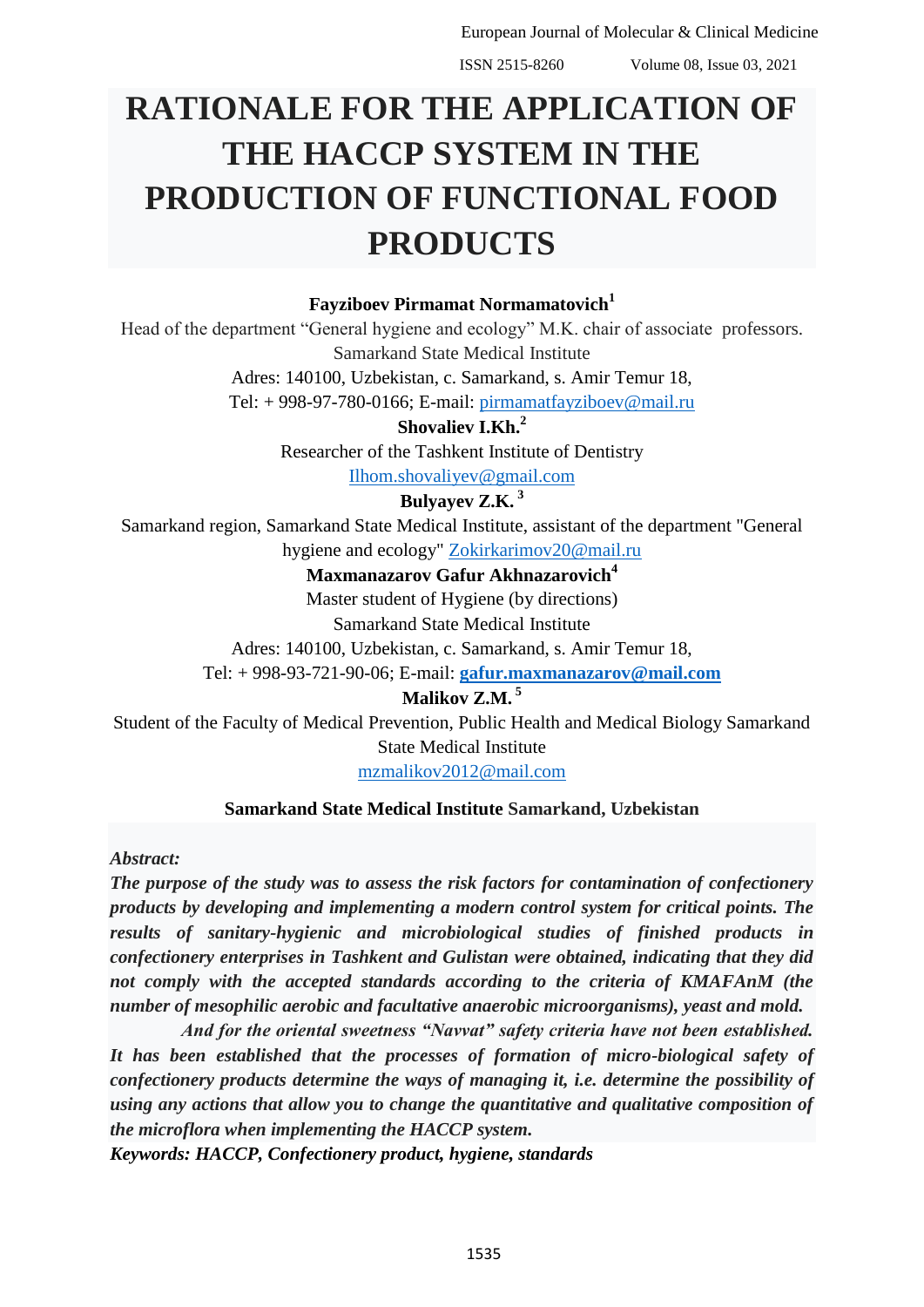ISSN 2515-8260 Volume 08, Issue 03, 2021

**Relevance.** Confectionery products (sweets, sweets, sweet dishes) are high-calorie and easily digestible food products with a high sugar content, characterized by a pleasant taste and aroma.

Currently, the popular direction of the food industry is the production of functional food products [1].

Application of the international system HACCP (Hazards Analysis and Critical Control Point - assessment of risk factors at control critical points) in the food industry [2], incl. in the confectionery industry is the most important branch of the Agro-industrial complex of Uzbekistan. It develops confectionery products with high nutritional value and digestibility due to the use of various high-quality raw materials for their production: granulated sugar, molasses, dairy, egg and fat products, cocoa beans, nuts, fruits, flour, etc. of the raw materials used, the technology of its processing and the final product, all confectionery products produced at the enterprises in accordance with the State Standards "Confectionery products and semi-finished products of confectionery production.

Terms and definitions "are subdivided into: chocolate and cocoa products, sugary confectionery (sweets, caramel, .iris, halva, dragee, marmalade, marshmallow, marshmallow, and oriental sweets), flour confectionery (cookies, biscuits, crackers, waffles, cakes and pastries, muffins, rolls). Currently, the assortment of confectionery products includes more than 3000 items, which allows us to satisfy any needs of the population. At the same time, the possibility of reducing the threat to oral health with confectionery products by using the HACCP system has not yet been studied.

The impact on the state of teeth of national types of confectionery products - navvat, halva, pashmak, etc. has not been studied. Many confectionery products are nutritious products of long-term storage (navvat, halva, chocolate, biscuits, biscuits, etc.). For the manufacture of confectionery products from prescription ingredients, it is necessary to prepare semi-finished products, the amount of which depends on the type of product and ranges from 1 to 10 or more, and the number of types of raw materials used, as a rule, varies from 2 to 20 or more.

Each type of product has its own characteristics. They are formed in the course of technological processing of raw materials, as a result of changes in its chemical composition, properties, structure. At the same time, the greatest concern of specialists in epidemiologists and food hygiene is caused by confectionery products with perishable fillings, due to the high bacterial contamination [3]. Such products in hot climates often cause pathological changes in the oral cavity and sometimes food poisoning.

**Research goal.** The purpose of the study was to assess the risk factors for contamination of confectionery products by developing and implementing a modern control system for critical points.

**Objects and research methods.** The objects of research were 4 enterprises for the production of confectionery products in Tashkent and Gulistan. The generally accepted methods of hygienic and bacteriological research have been applied.

### **Research results.**

The main principles of application of the HACCP system are: characteristics of the technological process, product description and identification of critical points. It was revealed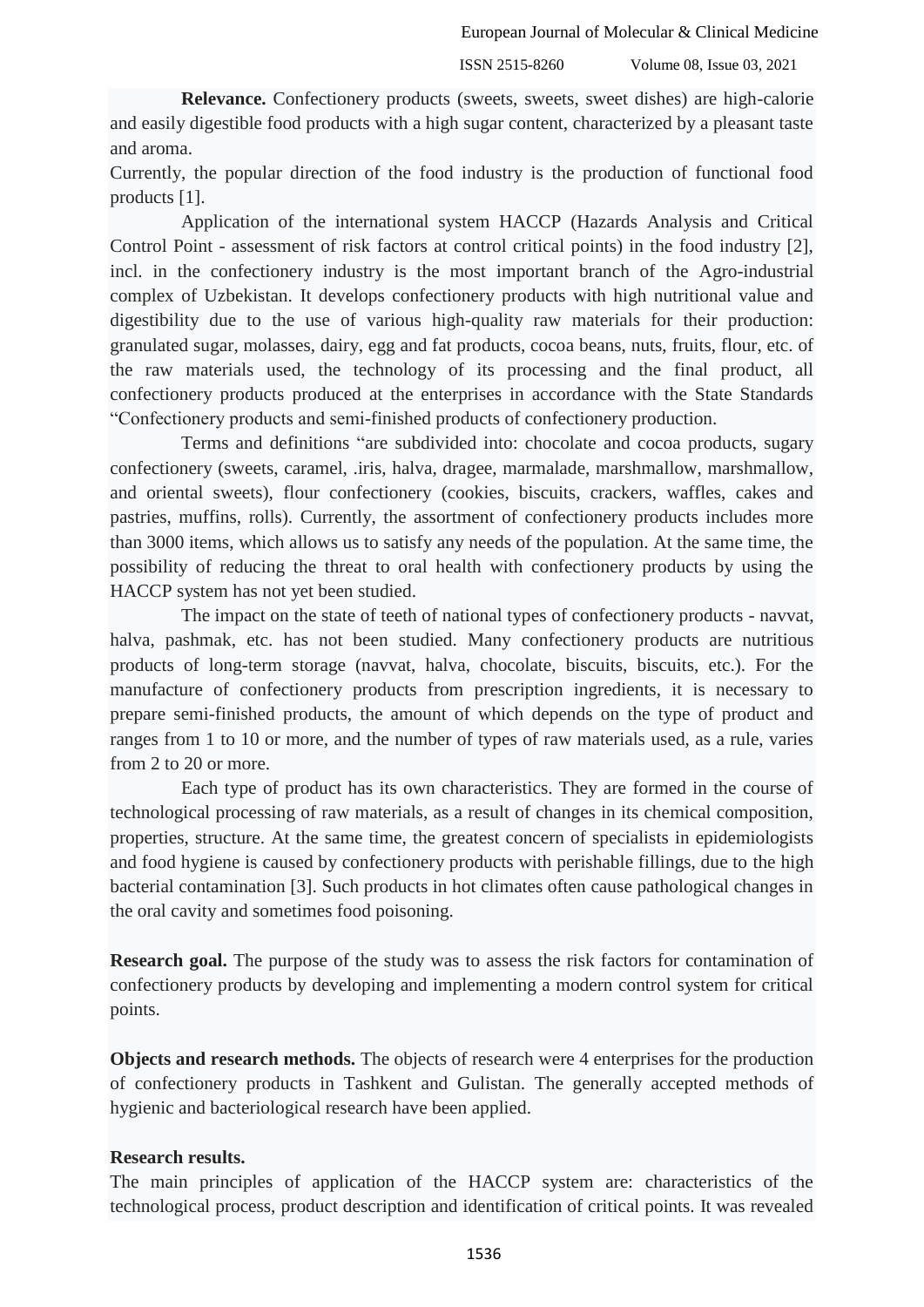ISSN 2515-8260 Volume 08, Issue 03, 2021

that the existing in Uzbekistan hygienic requirements for the production of bread, bakery and confectionery SanPiN No. 0257-08 [4], is not based on the assessment and analysis of the risk of contamination of confectionery products. In this connection, the technological instructions and recipes adopted by manufacturers locally have no scientific justification and are introduced in the form of an arbitrary scheme.

The results of laboratory studies of raw materials and finished products on the content of toxic elements and radiological studies did not reveal any differences from the standards established by SanPiN No. 0366-19 "Hygienic standards for food safety [5].

According to microbiological indicators, significant differences in the safety criteria of finished products from the established standards were revealed (Table 1.)

**Table 1.** Microbiological indicators of finished products in the confectionery industry

| Product                                                    | Indicators                               | Permissible       | Research          |
|------------------------------------------------------------|------------------------------------------|-------------------|-------------------|
| name                                                       |                                          | levels,           | results           |
|                                                            |                                          | $mg / kg$ , no    |                   |
|                                                            |                                          | more              |                   |
|                                                            | Microbiological indicators:              |                   |                   |
| <b>Unglazed candies</b><br>and sweets:<br>- fondant, dairy | QMAFAnM, CFU / g                         | $5x10^3$          | 5X10 <sup>4</sup> |
|                                                            | BGKP (coliforms) in<br>1.0 <sub>g</sub>  | not allowed       | Not found         |
|                                                            | pathogenic, incl.<br>salmonella in 25g   | not allowed       | Not found         |
|                                                            | yeast, CFU / g,<br>no more               | 10                | 14                |
|                                                            | mold, CFU $/$ g,<br>no more              | 50                | 55                |
| Halva:-glazed                                              | QMAFAnM, CFU / g                         | 1x10 <sup>4</sup> | $1x10^5$          |
|                                                            | BGKP (coliforms) in<br>0.01 <sub>g</sub> | not allowed       | Not found         |
|                                                            | pathogenic, incl.<br>salmonella in 25g   | not allowed       | Not found         |
|                                                            | yeast, CFU / g,<br>no more               | 50                | 55                |
|                                                            | mold, CFU $/$ g,<br>no more              | 50                | 50                |
| - unglazed                                                 | QMAFAnM, CFU / g                         | $5x10^4$          | $1x10^6$          |
|                                                            | BGKP (coliforms) in<br>0,01g             | not allowed       | Not found         |
|                                                            | pathogenic, incl.<br>salmonella in 25g   | not allowed       | Not found         |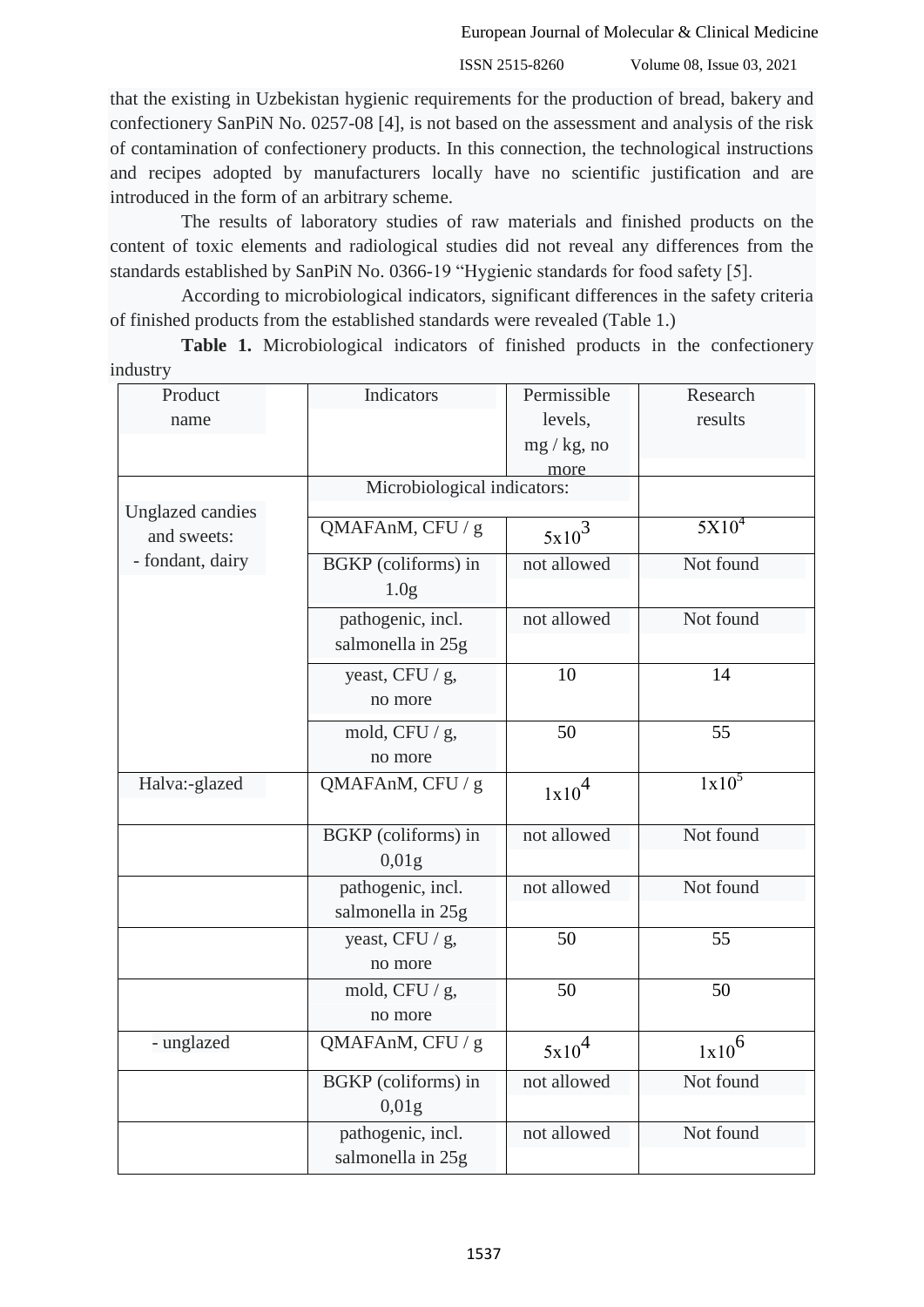|                             |                                        | ISSN 2515-8260        | Volume 08, Issue 03, 2021 |  |
|-----------------------------|----------------------------------------|-----------------------|---------------------------|--|
|                             | yeast, CFU / g,<br>no more             | 50                    | 60                        |  |
|                             | mold, CFU $/$ g,<br>no more            | 50                    | 55                        |  |
| Eastern sweets:<br>-kozinak | QMAFAnM, CFU / g                       | $5x10^3$              | 5x10 <sup>4</sup>         |  |
|                             | BGKP (coliforms) in<br>0,1g            | not allowed           | Not found                 |  |
|                             | pathogenic, incl.<br>salmonella in 25g | not allowed           | Not found                 |  |
|                             | yeast, CFU / g,<br>no more             | 50                    | 60                        |  |
|                             | mold, CFU $/$ g,<br>no more            | 50                    | 50                        |  |
| -navat                      | QMAFAnM, CFU / g                       | There are no<br>norms | 5x10 <sup>4</sup>         |  |
|                             | BGKP (coliforms) in<br>0,1g            |                       | Not found                 |  |
|                             | pathogenic, incl.<br>salmonella in 25g |                       | Not found                 |  |
|                             | yeast, CFU / g,<br>no more             |                       | 60                        |  |
|                             | mold, CFU $/$ g,<br>no more            |                       | 50                        |  |

As the results of bacteriological studies show, the finished product does not meet the accepted standards according to the KMAFAnM criteria (the number of mesophilic aerobic and facultative anaerobic microorganisms), yeast and mold. Safety criteria have not been established for the oriental sweetness "Navvat".

### **Conclusions:**

1. Safety control methods are lengthy, and its control cannot fully ensure product safety. The safety of confectionery (CI) can be ensured only at the stage of production, by controlling the process of its formation. To do this, it is necessary to study the formation process in the course of the technological process.

2. The processes of formation of microbiological safety of CI determine the ways of its management, i.e. determine the possibility of using any actions that allow you to change the quantitative and qualitative composition of the microflora.

3. To implement the HACCP system, it is necessary to study the dynamics of microflora during the technological process, to determine at what stages of production there is a decrease or increase in the number of microorganisms, i.e. which processes contribute to the growth of microorganisms, and which ones stop their vital activity.